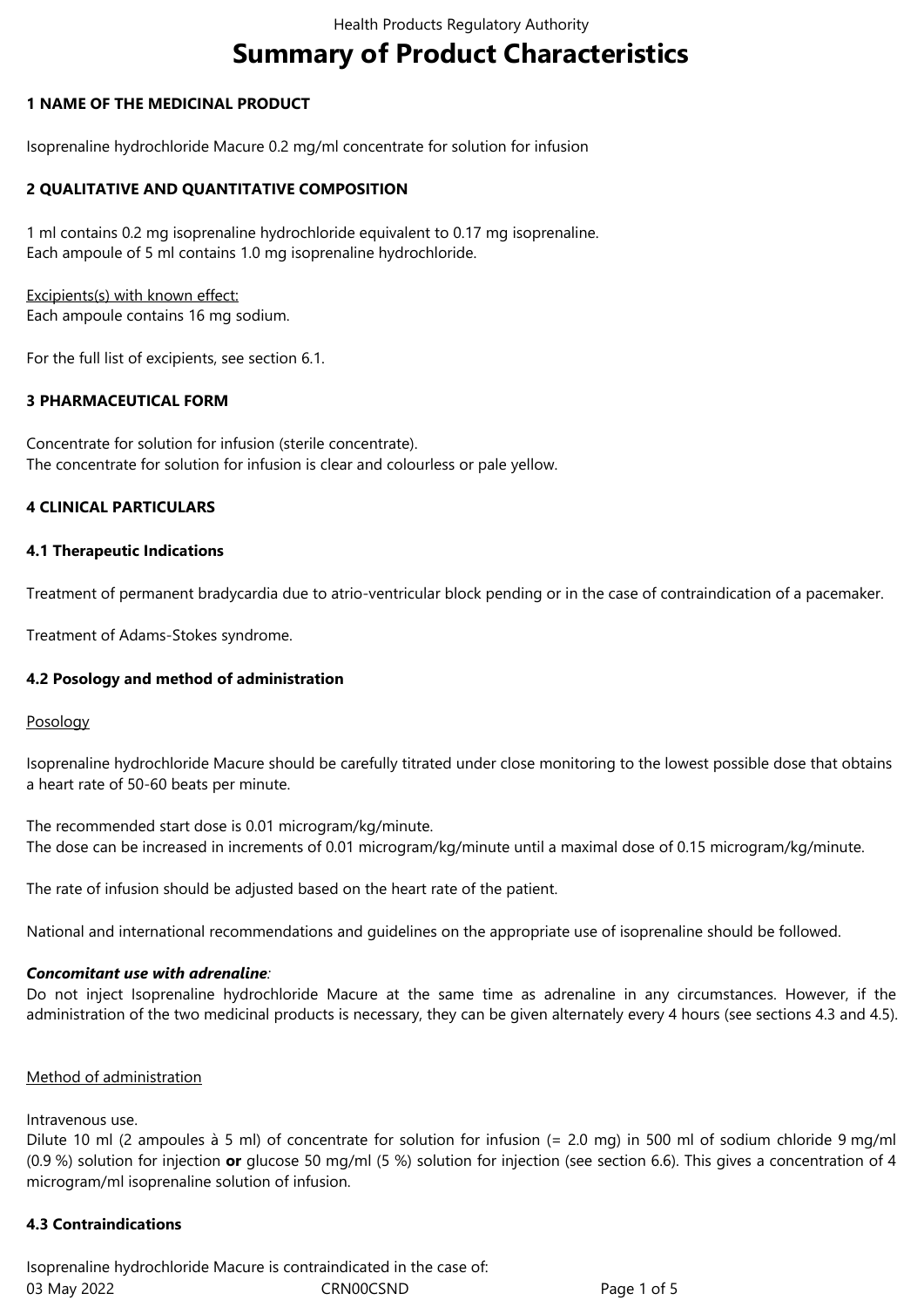#### Health Products Regulatory Authority

- Hypersensitivity to the active substance or to any of the excipients listed in section 6.1.
- Concomitant use with adrenaline (see sections 4.2 and 4.5)
- Pre-existing ventricular arrythmias
- Tachyarrythmias
- Cardiac glycoside intoxication
- Myocardial infarction
- Angina pectoris

#### **4.4 Special warnings and precautions for use**

- The use of Isoprenaline hydrochloride Macure requires ECG monitoring and reduction of doses in the case of ventricular myocardial hyperexcitability (polymorphic extrasystoles, repetitive burst pacing or ventricular tachycardia).
- Isoprenaline hydrochloride Macure should be used with caution in hypovolemic patients.
- Caution when used in diabetic patients.
- Caution when used on patients under the effect of digitalis.
- In cases of hyperthyroidism, caution is recommended. Administration of the medicinal product should be avoided in cases of uncontrolled hyperthyroidism.
- Caution in cases of cardiovascular disorders, especially coronary insufficiency, arrhythmias and hypertension.
- Caution in cases of convulsive disorders.
- Caution when doses are sufficient to reach a heart rate greater than 130 beats per minute.
- Caution when using on patients who respond to sympathomimetic amines in an unusual manner.

Isoprenaline hydrochloride Macure contains 16 mg sodium per ampoule. This is equivalent to 0.8 % of the WHO recommended maximum daily intake of 2 g sodium for an adult.

#### **4.5 Interaction with other medicinal products and other forms of interactions**

Isoprenaline must not be administered at the same time as adrenaline but it may be used simultaneously with dopamine or phenylephrine. If the administration of isoprenaline and adrenaline together is necessary they can be given alternately every 4 hours (see sections 4.2 and 4.3).

Isoprenaline is contraindicated in cases of intoxication caused by digitalis.

Isoprenaline should not be used during anaesthesia with chloroform, cyclopropane, halothane or other halogenated anaesthetic agents because they may cause or worsen ventricular arrhythmia.

Isoprenaline should not be administered simultaneously with MAOIs.

Isoprenaline toxicity increases when administered at the same time as other cardiotonics or drugs stimulating the central nervous system (such as sympathomimetics, theophylline or thyroid hormone products).

Isoprenaline may worsen cardiovascular side effects of tricyclic antidepressants such as imipramine.

The simultaneous administration of isoprenaline and drugs combined with sulphates, such as salicylamide, may exacerbate the pharmacological effects of isoprenaline.

Administration of entacapone may enhance the effect of isoprenaline.

Doxapram and MAOIs may cause a risk of severe hypertension.

Isoprenaline hydrochloride Macure may increase the risk of ergotism, if given together with ergotamine.

Hypertension may occur because of the high vasopressor effect of sympathomimetic vasoconstrictors (e.g. oxytocin).

#### **4.6 Fertility, pregnancy and lactation**

**Pregnancy** 

03 May 2022 CRN00CSND CRNOCSND Page 2 of 5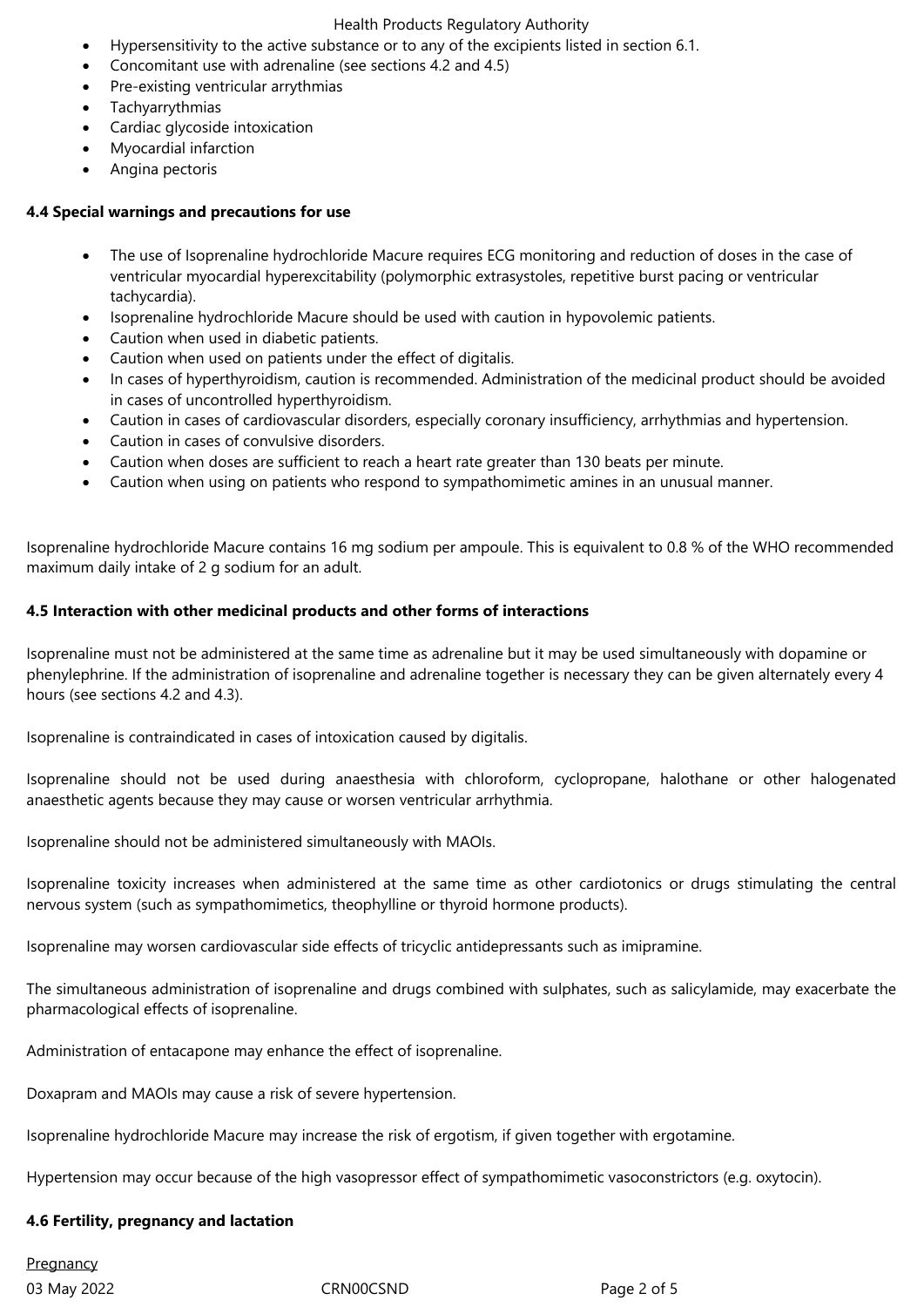attributable to isoprenaline.

In any event, as with any medication administered to a pregnant woman, you need to carefully weigh the clinical benefits against the possible risks to the mother and child.

#### Breast-feeding

Administration of Isoprenaline hydrochloride Macure during breast-feeding is not recommended.

#### **4.7 Effects on ability to drive and use machines**

Not relevant.

#### **4.8 Undesirable effects**

Serious adverse reactions to isoprenaline occur infrequently. Most adverse reactions subside rapidly when isoprenaline is discontinued or may abate while the drug is still in use. Isoprenaline has almost exclusively beta-agonist properties but also stimulates the CNS.

| <b>MedDRA</b> frequency<br>MedDRA-system organ class    | Not known (cannot be estimated from the<br>available data) |
|---------------------------------------------------------|------------------------------------------------------------|
| Cardiac disorders                                       | fast heartbeat<br>arrhythmia<br>precordial pain            |
| Vascular disorders                                      | low blood pressure<br>high blood pressure                  |
| Nervous system disorders                                | nervousness<br>shakiness<br>dizziness<br>headache          |
| Gastrointestinal disorders                              | nausea                                                     |
| General disorders and administration site<br>conditions | asthenia                                                   |

#### Reporting of suspected adverse reactions

Reporting suspected adverse reactions after authorisation of the medicinal product is important. It allows continued monitoring of the benefit/risk balance of the medicinal product. Healthcare professionals are asked to report any suspected adverse reactions via HPRA Pharmacovigilance Website: www.hpra.ie.

#### **4.9 Overdose**

**Symptoms** 

Nausea, headache, sinus tachycardia, polymorphic extrasystoles, ventricular tachycardia.

#### **Treatment**

Simply discontinue isoprenaline hydrochloride infusion. The therapeutic activity will disappear after a few minutes given the speed of inactivation.

If necessary, plasma or whole blood will then be administered.

#### **5 PHARMACOLOGICAL PROPERTIES**

#### **5.1 Pharmacodynamic properties**

03 May 2022 **CRNOOCSND** CROOCSND Page 3 of 5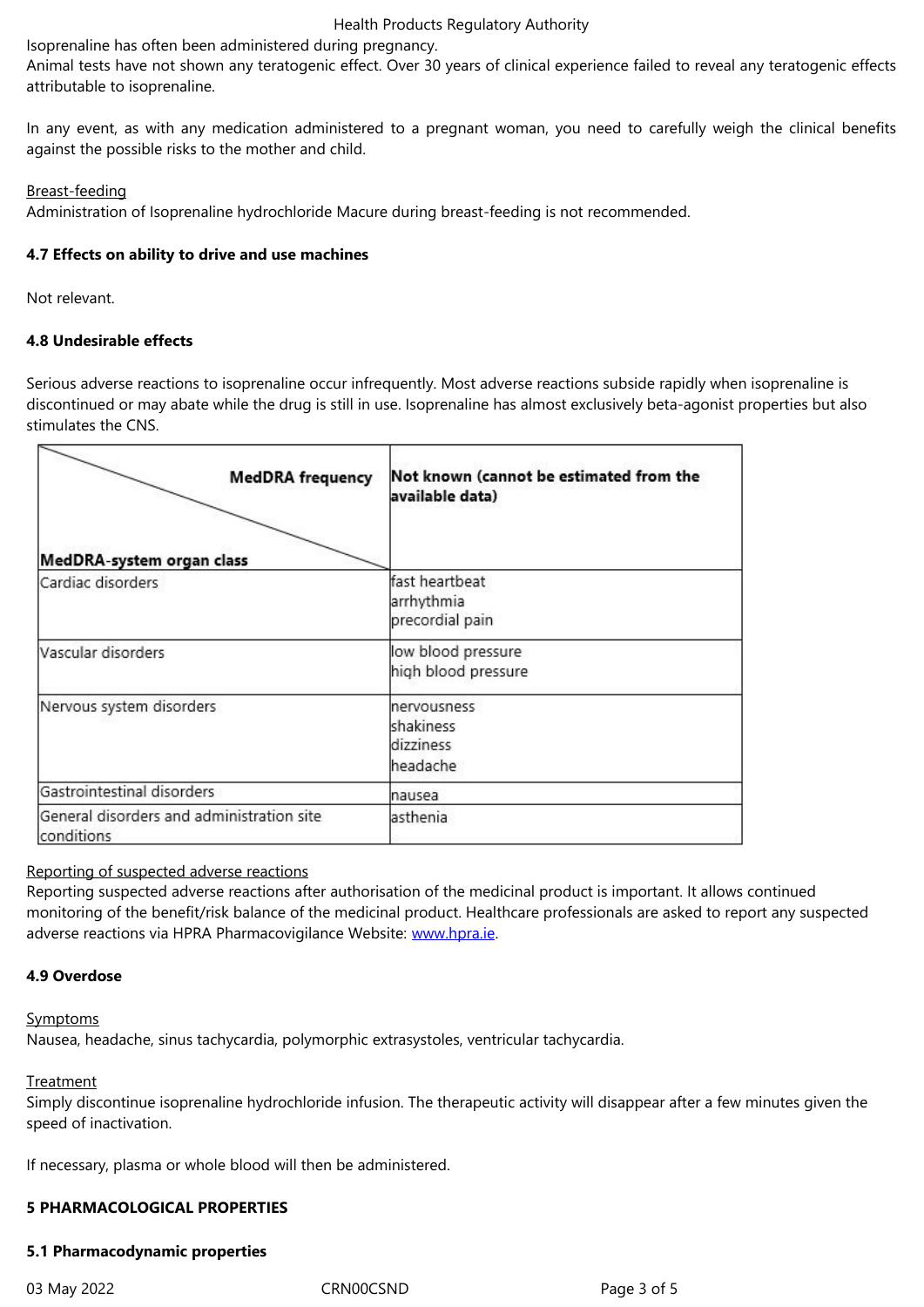#### Health Products Regulatory Authority

Pharmacotherapeutic group: Cardiac therapy, adrenergic and dopaminergic agents, ATC code: C01CA02

Isoprenaline hydrochloride Macure is a *β-*sympathomimetic drug affecting intra-cardiac flow, without affecting blood pressure at low dose.

#### **Heart**

Isoprenaline hydrochloride has a pronounced inotropic and chronotropic effect (effect of *β* 1 receptors) which results in a significant increase in cardiac output.

Isoprenaline hydrochloride acts immediately at the nodal tissue level, by lowering the myocardium's excitability threshold and by increasing heart contraction and systolic flow.

#### Blood vessels

Isoprenaline hydrochloride causes peripheral vasodilation (effect of *β* 2 receptors) associated with decreased resistance, increased blood volume and regulation of the central venous pressure.

#### **5.2 Pharmacokinetic properties**

#### Absorption

After intravenous injection, isoprenaline has a plasma half-life of about one to several minutes according to whether the rate of injection is rapid or slow.

#### Distribution

Isoprenaline is rapidly inactivated in the liver and other tissues by metabolism. It does hardly cross the blood-brain barrier. It is not known if isoprenaline is distributed into milk in humans.

#### Biotransformation

Isoprenaline is metabolised by catechol-O-methyltransferase in the liver, lungs, and other tissues. The major metabolite after intravenous administration is 3-O-methylisoproterenol (which has been reported to have weak β-adrenergic blocking activity) and its conjugates.

#### Elimination

About 40–50% of the dose is excreted in the urine unchanged and the remainder as 3-O-methylisoproterenol within 24 hours.

# **5.3 Preclinical safety data**

Data not provided

# **6 PHARMACEUTICAL PARTICULARS**

#### **6.1 List of excipients**

Sodium chloride EDTA Sodium citrate Citric acid monohydrate Water for injections Sodium hydroxide (for pH adjustment) Hydrochloric acid (for pH adjustment)

#### **6.2 Incompatibilities**

This medicinal product must not be mixed with other medicinal products except those mentioned in section 6.6.

# **6.3 Shelf life**

24 months.